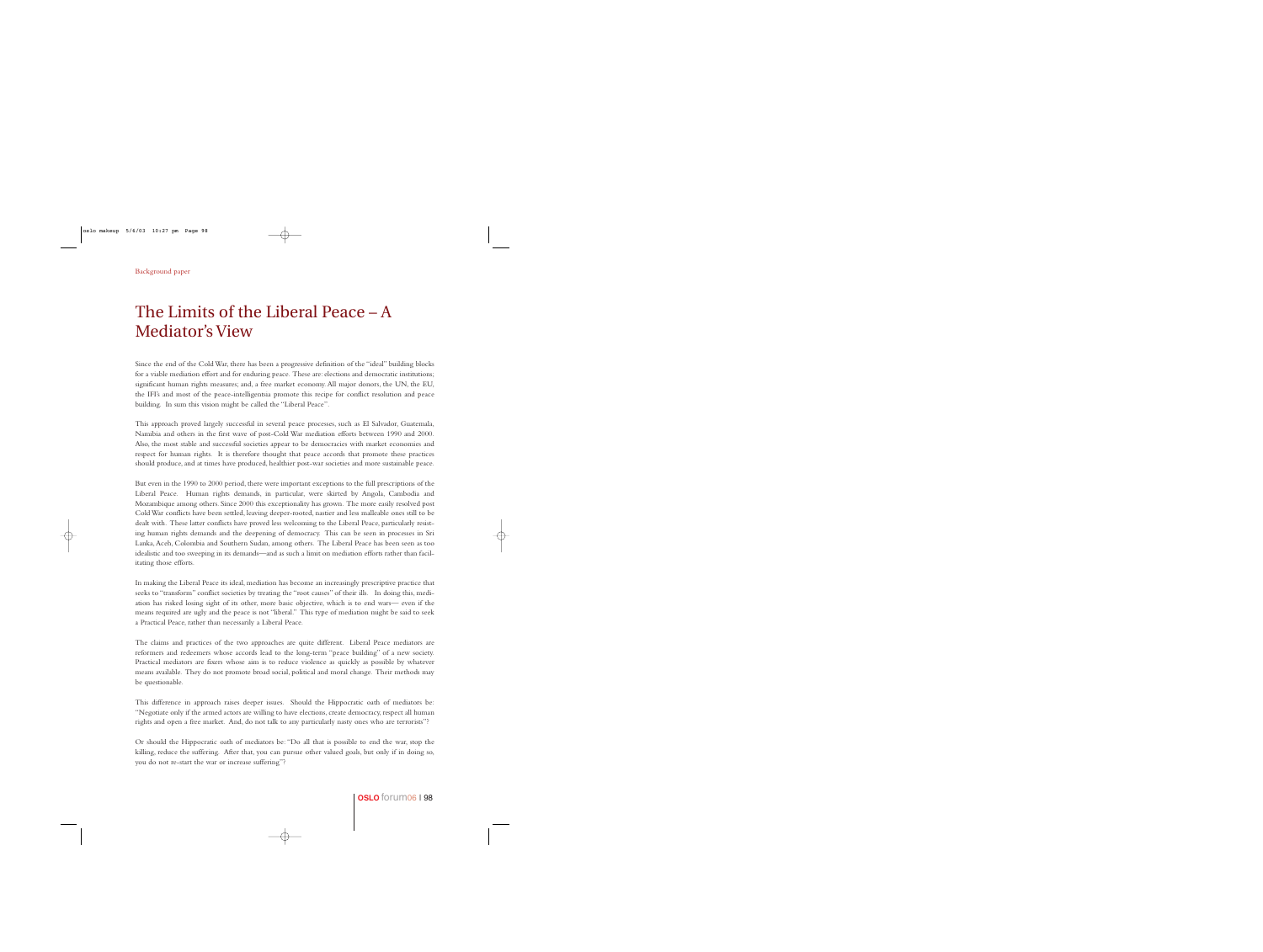Some argue that ending a war is the single most important step in promoting human rights, as well as building democracy or a viable market economy.

## **Current Practice**

Perhaps in part because of the above, a more practical and limited approach to mediation is increasingly being practiced. Formal adherence to the ideals of the Liberal Peace is being amended or abandoned by mediators as they descend into the hurly burly of mass blood-letting and the homicidal demands of ruthless armed actors and non-idealistic states. Peace agreements and/or mediation efforts in southern Sudan, Northern Ireland, Aceh, Iraq, Afghanistan, Palestine/Israel and Colombia among others, amend or ignore key elements of the Liberal Peace, especially its demand for significant human rights measures.

At the same time, it is evident that cynical and clever political actors can formally apply the claims of the Liberal Peace—elections, free market and human rights prescriptions—in order to create effective authoritarianism, a crony capitalism of corruption and gross inequality, as well as limited human rights. Many, if not most, Liberal Peace-created governments and societies reflect these weaknesses in democracy, markets and human rights.

For its part, the international community practices notable double standards in its assertion of the Liberal Peace. a) It does not usually make the same demands in Africa, the Middle East,Asia and Latin America. For example, the international community makes major demands for human rights in El Salvador and Colombia, but not in Palestine/Israel,Afghanistan or Iraq. b) While at times demanding far-reaching peace accords, the international community often does little to enforce them or assure their implementation. c) The UN is tasked with major mandates and standards for mediation by member states that themselves do not apply or observe them. In practice, this is making it increasingly difficult for the UN to mediate conflicts, as member states and non-state armed actors resist the demands the UN is mandated to make. As a consequence, the UN is mediating fewer and fewer conflicts. d) If warlords, dictators and generals offer even a pro forma acceptance of peace, they may play an accepted role in a post-peace government, no matter their past crimes. It is only the unlucky, exceptionally hideous, or utterly diplomatically-handicapped, who find themselves facing war tribunals or armed peace keepers. If Charles Taylor and Slobodan Milosevic had shut up and enjoyed their diamonds and other loot, they could still be running Liberia and Serbia.

In a more recent development, the Liberal Peace can be used in the debate over terrorism and the view that there is a group of political actors and governments with whom supporters of the Liberal Peace should not communicate or mediate. These untouchables not only wantonly kill people—they also oppose democracy, human rights and the free market. As such, they should be isolated and/or submitted by force, rather than talked to or persuaded—a course that may have merit, or that may result in more terrorism, rather than less.

## **Recommendations and Considerations**

What might be done to address some of these concerns and define forms of mediation capable of addressing the hardest conflicts, as well as the new world of terrorism and counter-terrorism?

1. Rather than assert the full menu of the Liberal Peace, be willing to apply it more selectively and flexibly, promoting mediation as a sliding scale of goals and demands and possibilities,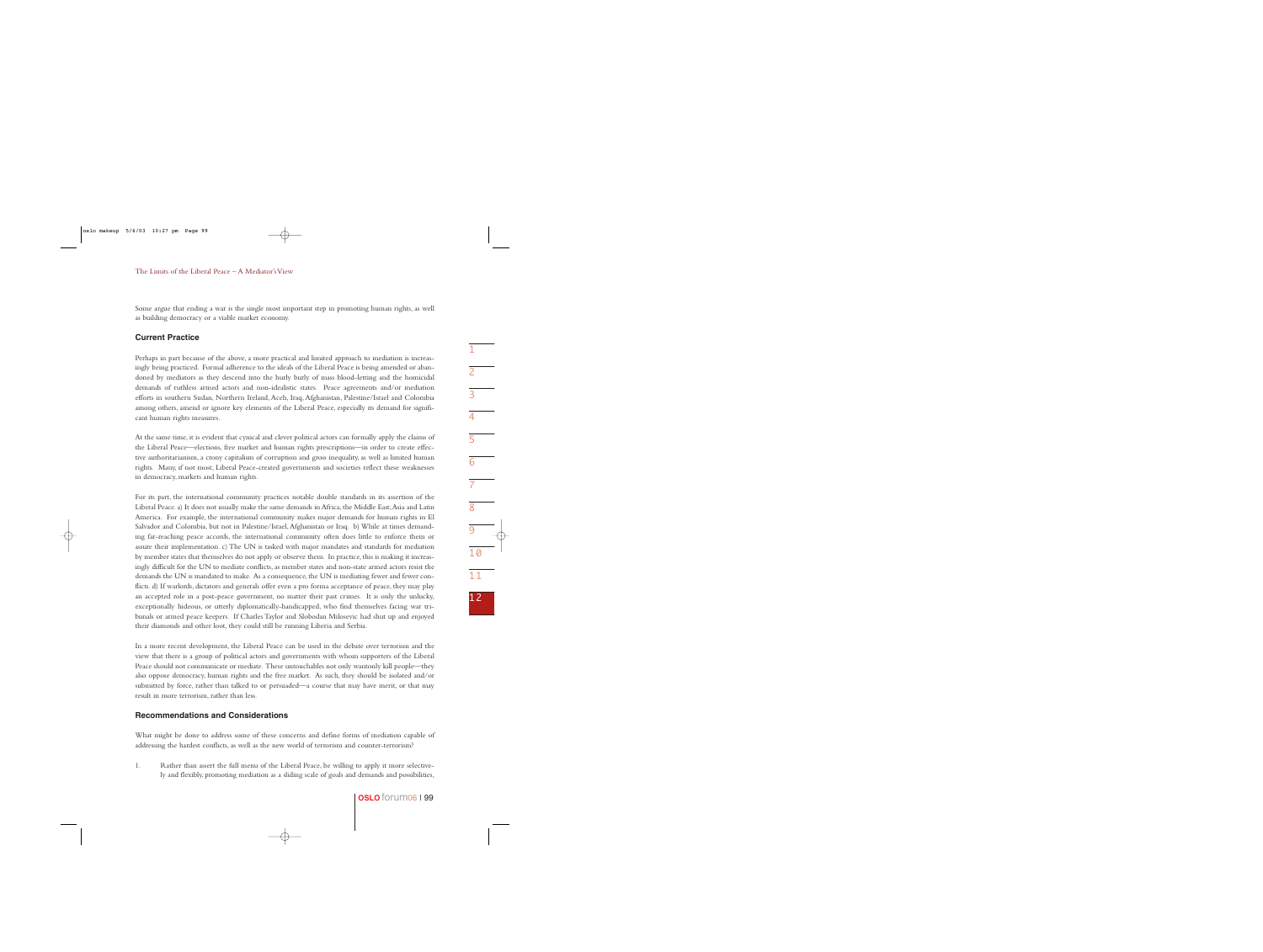rather than a set menu of prescriptions. The first goals on this sliding scale will always be to end the fighting, stop the killing and reduce suffering. The next goals will be pursued in ways to sustain the first goals, by establishing security, respect for human rights, governability and economic viability.

In those cases where the goals of the Liberal Peace are attainable and local actors and conditions permit, the Liberal Peace should be pursued. But where the Liberal Peace does not fully fit, or is outright rejected, it should be amended. In these cases it is still worth ending the fighting and then seeing what else might be achieved. If conditions only permit a limited peace agreement to end the war, that is better than no agreement and a continuing war. A too-ambitious, non-enforceable agreement that cannot be implemented, can also spark renewed war and disillusion. Mediation in hard conflicts is a risky and imperfect business.

2. Be aware of a) time, b) conditionality and c) possibility and politics, as central elements of mediation and peace building. What is not achievable by the initial mediation and in the initial accords to end a war may simply not be attainable. Or, it may prove achievable over time. Donors, IFI's, NGO's, human rights organizations and international law, as well as local and regional actors, will demand additional steps; and as political processes begin and society develops, further transformations may become possible. A mediator and peace accords can underline the need for further change without necessarily demanding them at the outset.

3. Do a frank case study of the many mediation efforts, political and social transformations as well as other outside development efforts of the last decades to see what really happened. Look at the central tenets of the Liberal Peace and see how and why elections, democracy, a market economy and human rights did and did not prosper, as well as other key goals such as sustainable peace, security and stability.

Are rapid elections and rapid implementation of a free market the best ways to address the needs of a society emerging from war and crisis? If so, why have several especially successful market economies and democracies emerged from a decades-long period of authoritarianism and de facto political supervision after war and crisis? Spain, South Korea, Taiwan and Chile are examples, as are arguably, US-supervised post-war Japan and Germany. China,Vietnam and Cambodia may prove to be other examples in the decades ahead.

4. Elections:As a practical matter,societies need a government and elections of some sort appear to be the best way of establishing government in most cases. Electoral practices in peace processes seem to be improving, perhaps spurred by the harsh results of winner-take-all elections in Angola and Rwanda that helped trigger renewed conflict. To sustain peace and ease the transition to self-government, mediators increasingly seek transition periods of powersharing among once warring parties and partial electoral democracy, as well as federalism and local autonomy or even, when necessary, separation of territories. Northern Ireland, Aceh, southern Sudan, among others, reflect this trend.

That said, negotiating and implementing democratic practices and institutions that go deeper than elections often is less than successful. Mediators and peace builders are additionally seldom able to usher in effective or equitable rule of law. Local actors often manipulate elections and other democratic practices. Early winners have a tendency not to lose power again for a long time. Cambodia, Uganda and Zimbabwe are examples, not to mention many other electorally perpetuated governments elsewhere.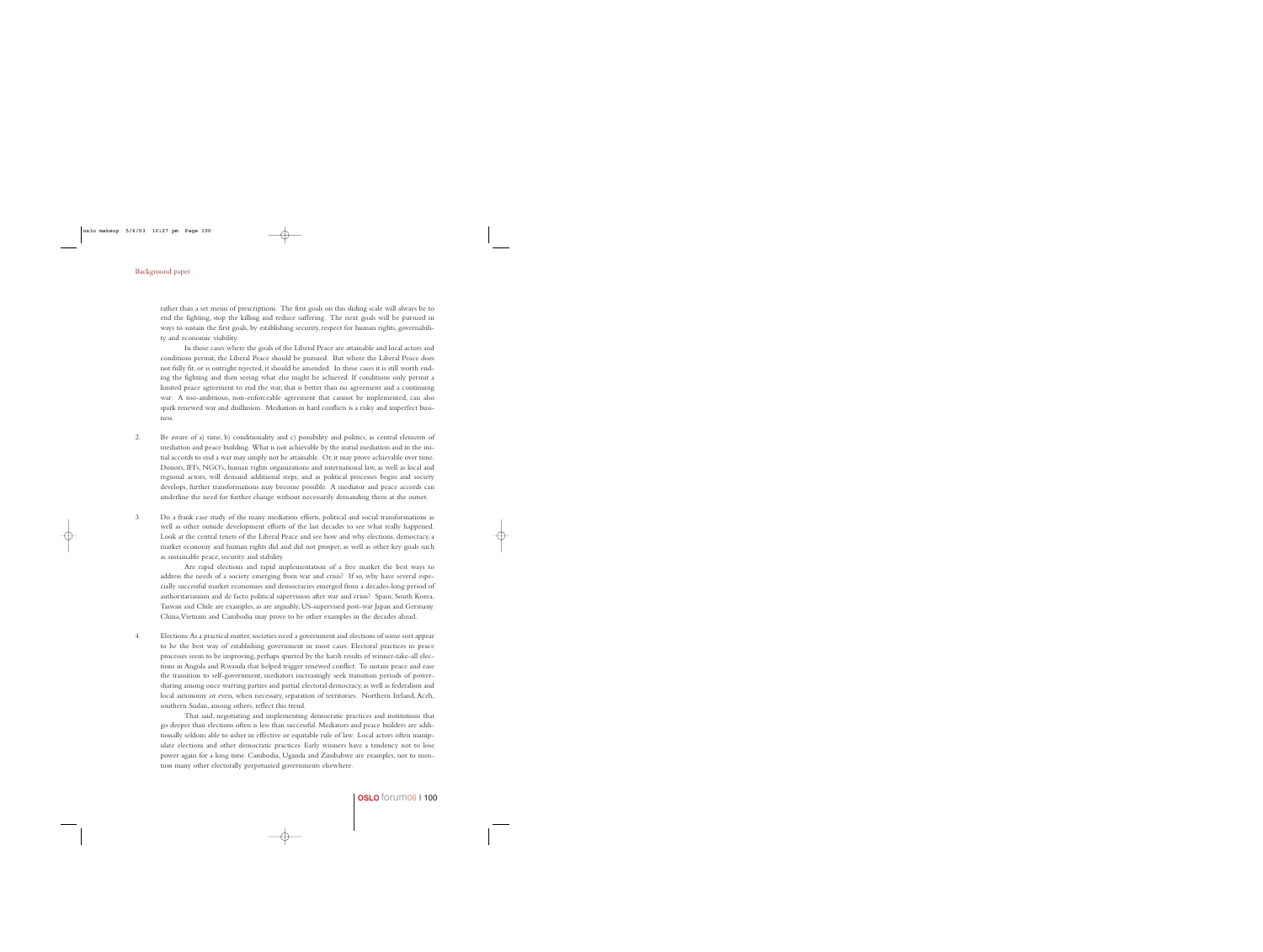5. The free market: "Free" markets have a tendency in many conflict and post-peace accord societies to be free for the fortunate or powerful few. As a practical matter, this may be the least-bad alternative and there is no viable alternative currently on offer. But like democracy, the "free" market is a concept that in practice, often falls short of the ideal. In most postpeace accord societies, the free market produces gross inequality, continuing or worsening levels of poverty, major influence of IFI's and large international businesses, as well as reinforcing the concentration of political power.

6. Human Rights: Perhaps not surprisingly, human rights are the area where the prescriptions of the Liberal Peace are most frequently debated, resisted, amended or ignored today.

Current human rights demands seek truth, justice and compensation of victims. In practice, these worthy goals do not necessarily reinforce one another, nor often, are they attainable in the short term. In addition, mediators and societies emerging from war also seek other worthy goals that include reconciliation, reinsertion of combatants and sustaining the peace by making sure the war does not restart.

It is not always the case that pursuing truth, justice and compensation for victims will prove compatible with each other, or with reconciliation and ending the war. In the most obvious case, few murderous army, paramilitary and guerrilla commanders are likely to sign a peace accord that submits them to justice and reveals the truth of their crimes.

There also are thought-provoking cases of successful recent peace processes, as well as the emergence of vibrant democracies, in societies that have purposely not fulfilled the human rights demands of the Liberal Peace. In some cases, this has been because armed elites have been able to insist on avoiding human rights demands. But in other cases, it seems to be that the society more generally has felt applying the full menu of human rights demands might not promote needed peace and reconciliation. Mozambique is one of the relatively few successful post-war societies in Africa. Yet, Mozambique's peace process, mediated by Sant'Egidio and the Catholic church, had almost no truth, justice or recognition of victims. The peace accord in Northern Ireland has almost no provisions for truth or victims, and was implemented with de facto amnesty for almost all IRA and Protestant Loyalist killers, most of whose 3000 plus victims were civilians.

Truth is a particularly difficult issue that challenges even the most stable democracies today. France, the U.S., the Netherlands, Japan, Poland, Spain, Belgium,Australia and Canada among many others, either deny or are only now beginning to admit the truth of their abuses in World War II, or in their colonies, or in their use of slavery, or in their extermination of indigenous peoples.

The fact is that harsh truths are hard to face for most human beings and especially so for lacerated and lacerating societies. Despite compelling examples such as El Salvador and South Africa, it has yet to be demonstrated that robust or rapid truth always promotes reconciliation or peace or democracy or respect for human rights. A prescription for mediators might be to promote 'gradual truth', or as much truth as local actors and conditions seem capable of bearing, rather than an a priori insistence on full truth. Greater truth may well come as societies are able to face it and victims and others demand it.

Other key human rights demands are also contested today and often amended or ignored. Other than public statements of regret and perhaps a monument, victims are underrecognized and under-compensated in almost all peace processes.

The concept of "justice" also is much debated and differently applied. Should justice be punitive or restorative? Should local concepts and practice of justice be taken into account, or is there a universal concept of justice, that should be demanded and promoted?